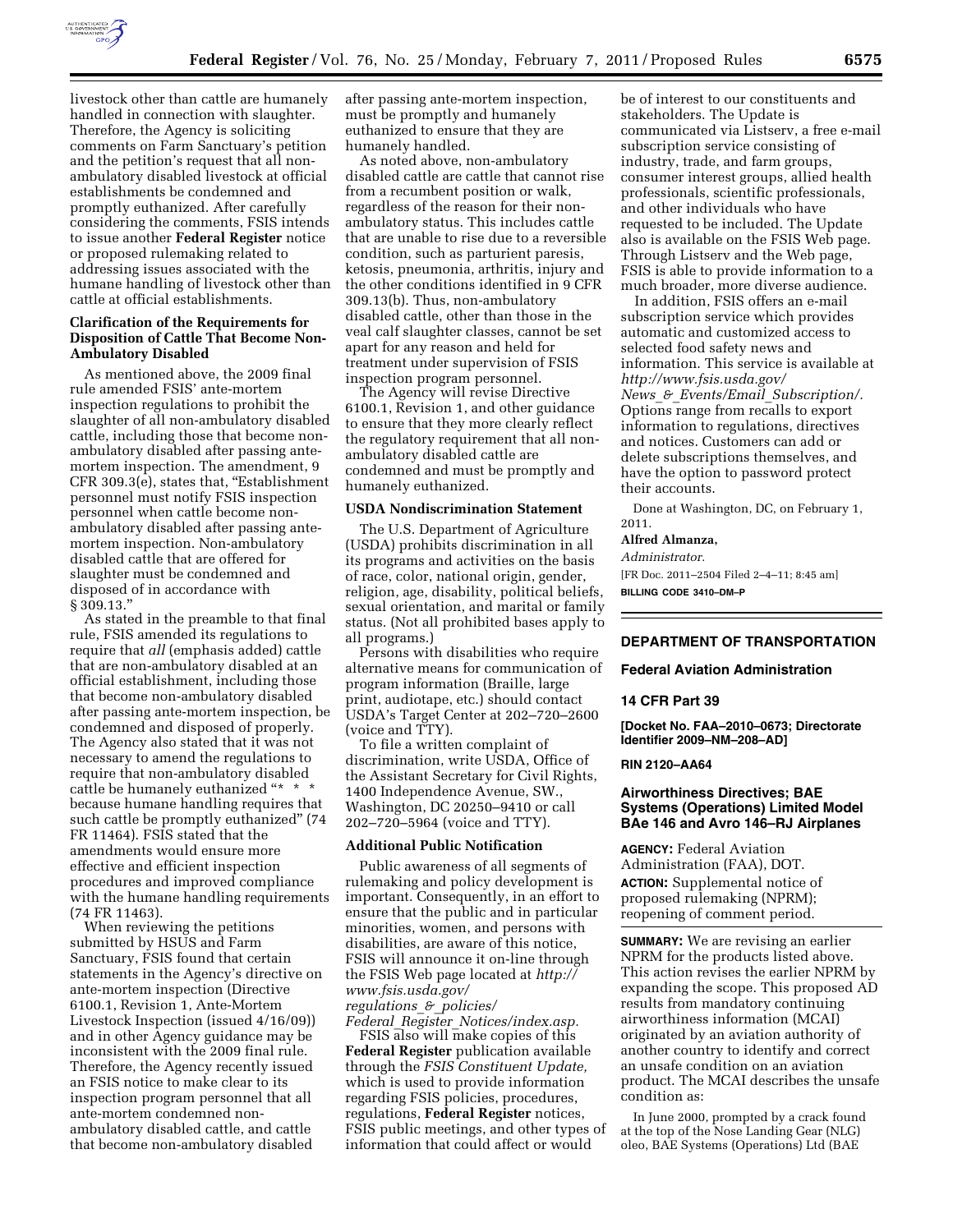Systems) issued Inspection Service Bulletin  $(ISBN1SB.32-158. * * * *$ 

Later, as part of an accident investigation, the examination of a fractured NLG main fitting showed that M–D (Messier-Dowty) SB.146-32-150 was not accomplished  $* * *$ BAE Systems determined that more NLG units could be similarly affected. \* \* \*

Subsequently, investigation and analysis by M–D identified the need for a reduction of the inspection threshold and the repetitive inspection interval for the affected NLG units. \* \* \*<br>\* \* \* \*

\* \* \* \* \* \* \* \* [I]nvestigation by M–D showed that if any undetected crack was present at the time of the embodiment of M–D SB 146–32– 150, Part B or Part C, it could continue to grow while the NLG is in service and could lead to the failure of the main fitting and possible collapse of the NLG. \* \* \*  $\check{~}$  [B]AE Systems have received additional reports of cracked NLG main fittings. One operator reported a crack in a premodification main fitting. \* \* \*

\* \* \* \* \* Undetected cracks could lead to failure of the NLG Main Fitting and collapse of the NLG.

\* \* \* \* \* The unsafe condition is cracking of the NLG, which could adversely affect the airplane's safe landing. The proposed AD would require actions that are intended to address the unsafe condition described in the MCAI. **DATES:** We must receive comments on this proposed AD by March 24, 2011. **ADDRESSES:** You may send comments by any of the following methods:

• *Federal eRulemaking Portal:* Go to *[http://www.regulations.gov.](http://www.regulations.gov)* Follow the instructions for submitting comments.

• *Fax:* (202) 493–2251.

• *Mail:* U.S. Department of Transportation, Docket Operations, M–30, West Building Ground Floor, Room W12–140, 1200 New Jersey Avenue, SE., Washington, DC 20590.

• *Hand Delivery:* U.S. Department of Transportation, Docket Operations, M–30, West Building Ground Floor, Room W12–40, 1200 New Jersey Avenue, SE., Washington, DC, between 9 a.m. and 5 p.m., Monday through Friday, except Federal holidays.

For service information identified in this proposed AD, contact BAE Systems (Operations) Limited, Customer Information Department, Prestwick International Airport, Ayrshire, KA9 2RW, Scotland, United Kingdom; telephone +44 1292 675207; fax +44 1292 675704; e-mail

*[RApublications@baesystems.com;](mailto:RApublications@baesystems.com)*  Internet *[http://www.baesystems.com/](http://www.baesystems.com/Businesses/RegionalAircraft/index.htm)  [Businesses/RegionalAircraft/index.htm.](http://www.baesystems.com/Businesses/RegionalAircraft/index.htm)*  You may review copies of the referenced service information at the FAA, Transport Airplane Directorate,

1601 Lind Avenue, SW., Renton, Washington. For information on the availability of this material at the FAA, call 425–227–1221.

### **Examining the AD Docket**

You may examine the AD docket on the Internet at *[http://](http://www.regulations.gov)* 

*[www.regulations.gov;](http://www.regulations.gov)* or in person at the Docket Operations office between 9 a.m. and 5 p.m., Monday through Friday, except Federal holidays. The AD docket contains this proposed AD, the regulatory evaluation, any comments received, and other information. The street address for the Docket Operations office (telephone (800) 647–5527) is in the **ADDRESSES** section. Comments will be available in the AD docket shortly after receipt.

**FOR FURTHER INFORMATION CONTACT:**  Todd Thompson, Aerospace Engineer, International Branch, ANM–116, Transport Airplane Directorate, FAA, 1601 Lind Avenue, SW., Renton, Washington 98057–3356; telephone (425) 227–1175; fax (425) 227–1149.

# **SUPPLEMENTARY INFORMATION:**

#### **Comments Invited**

We invite you to send any written relevant data, views, or arguments about this proposed AD. Send your comments to an address listed under the **ADDRESSES** section. Include ''Docket No. FAA–2010–0673; Directorate Identifier 2009–NM–208–AD'' at the beginning of your comments. We specifically invite comments on the overall regulatory, economic, environmental, and energy aspects of this proposed AD. We will consider all comments received by the closing date and may amend this proposed AD based on those comments.

We will post all comments we receive, without change, to *[http://](http://www.regulations.gov) [www.regulations.gov,](http://www.regulations.gov)* including any personal information you provide. We will also post a report summarizing each substantive verbal contact we receive about this proposed AD.

#### **Discussion**

We proposed to amend 14 CFR part 39 with an earlier NPRM for the specified products, which was published in the **Federal Register** on July 7, 2010 (75 FR 38953). That earlier NPRM proposed to supersede AD 2002– 03–10, Amendment 39–12651 (67 FR 6855, February 14, 2002), to require actions intended to address the unsafe condition for the products listed above.

Since that NPRM was issued, we have determined that the actions specified in the earlier NPRM apply to all airplanes; therefore, we have removed from this supplemental NPRM the inspection to determine whether an affected nose

landing gear (NLG) unit is installed. Also, we have determined that the compliance time for the special detailed inspection for cracking needs to be reduced. We have also determined that replacing the NLG is not a terminating action for the repetitive inspections.

The European Aviation Safety Agency (EASA), which is the Technical Agent for the Member States of the European Community, has issued EASA Airworthiness Directive 2010–0202R1, dated October 14, 2010 (referred to after this as ''the MCAI''), to correct an unsafe condition for the specified products. The MCAI states:

In June 2000, prompted by a crack found at the top of the Nose Landing Gear (NLG) oleo, BAE Systems (Operations) Ltd (BAE Systems) issued Inspection Service Bulletin (ISB) ISB.32–158. This ISB was classified mandatory by the United Kingdom Civil Aviation Authority under AD number 002– 06–2000, requiring repetitive Non-Destructive Testing (NDT) crack inspections on the upper end of the NLG oleo. The AD also provided an optional terminating action for the repetitive inspections, by embodiment of Messier-Dowty (M–D) Service Bulletin (SB) SB.146–32–150.

Later, as part of an accident investigation, the examination of a fractured NLG main fitting showed that M–D SB.146–32–150 was not accomplished, although the records indicated that it had been. BAE Systems determined that more NLG units could be similarly affected. These NLG units were overhauled at Messier Services in Sterling, Virginia, in the United States. To address this situation, EASA issued Emergency AD 2009– 0043–E to require repetitive NDT inspections of each affected NLG unit and, if cracks are found, replacement with a serviceable unit, in accordance with the instructions of BAE Systems Alert ISB.A32–180 and M–D SB.146–32–149.

Subsequently, investigation and analysis by M–D identified the need for a reduction of the inspection threshold and the repetitive inspection interval for the affected NLG units and replaced M–D SB 146–32–149 with M–D SB.146–32–174. Consequently, BAE Systems SB 32–158 was withdrawn and superseded by BAE Systems Alert ISB.A32– 180 Revision 1, which was mandated by EASA Emergency AD 2009–0197–E.

As further information became available, BAE Systems saw a need to clarify the compliance instructions in the ISB and issued Revision 2 of Alert Service Bulletin ISB.A32–180. The layout of Revision 2 was no longer compatible with the instructions of EASA Emergency AD 2009–0197–E, so EASA issued AD 2010–0001–E which superseded EASA AD 2009–0197–E and which reduced the threshold and interval of the repetitive NDT inspections and required repetitive NDT inspections of each affected NLG unit and, if cracks were found, the replacement of the NLG with a serviceable unit.

The optional closing action of EASA AD 2010–0001–E is embodiment of M–D B 146– 32–150 (polishing and shot peening of the NLG main fitting) or confirmation that it has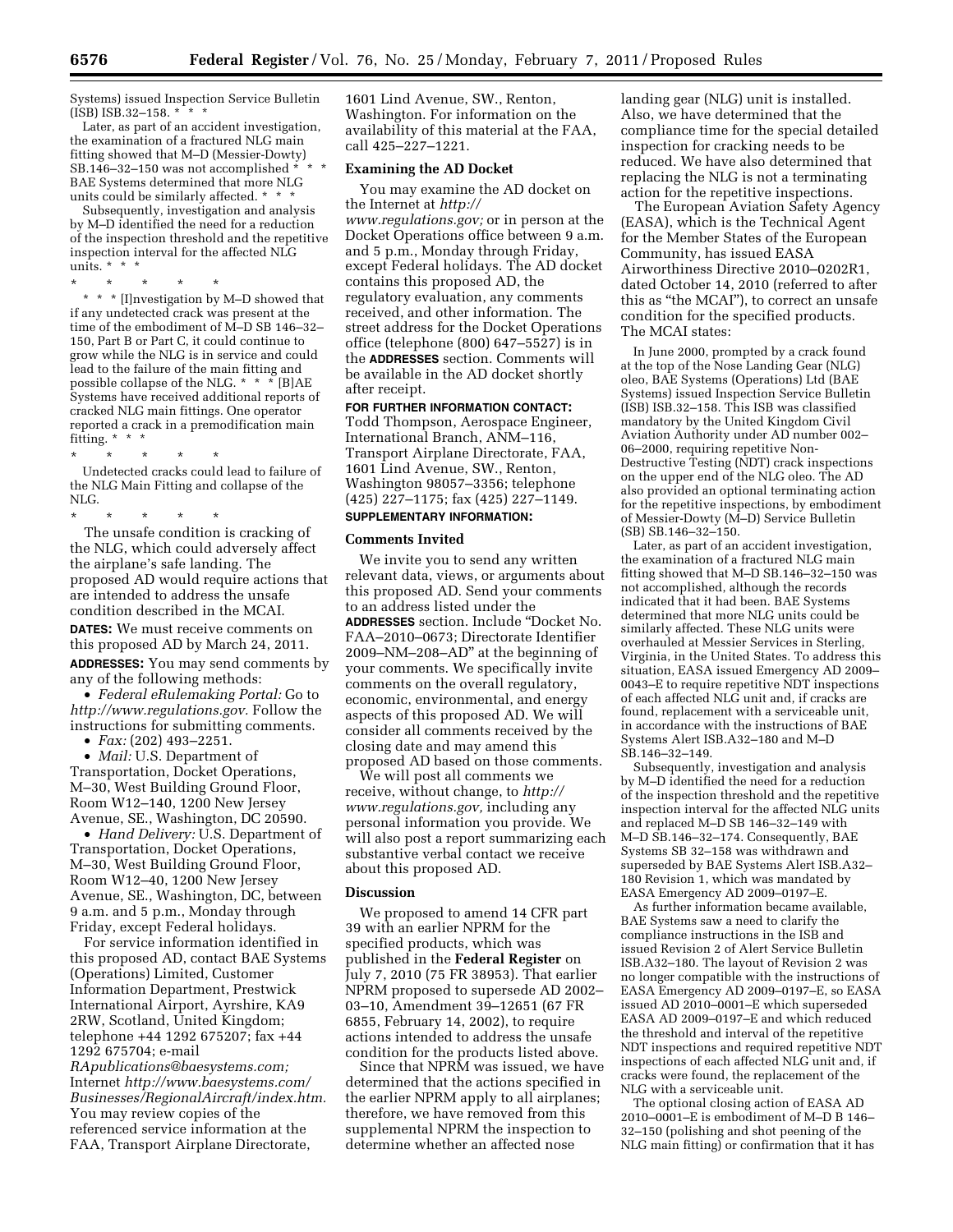already been accomplished, as applicable. Further investigation by M–D showed that if any undetected crack was present at the time of the embodiment of M–D SB 146–32–150, Part B or Part C, it could continue to grow while the NLG is in service and could lead to the failure of the main fitting and possible collapse of the NLG. For this reason, EASA issued AD 2010–0072 (and its revision 1) which required the introduction of repetitive NDT inspections (defined in BAE Systems ISB 32–181) on NLG main fittings following embodiment of M–D SB 146–32–150. Despite the aforementioned measures, BAE Systems have received additional reports of cracked NLG main fittings. One operator reported a crack in a pre-modification main fitting. Shot peening was not present, as this was a premodification gear, but the surface finish was better than that required for a postmodification fitting. This implies that the surface finish achieved by the modification may not be effective in preventing cracking. In addition, a positive inspection return from BAE Systems ISB 32–181 also questions whether the combination of improved surface finish and shot peening are effective, as a crack may have initiated from a surface which is compliant with the modification standard.

It has been concluded that the polishing and the shot peening of the NLG main fitting embodied through M–D SB 146–32–150 are potentially ineffective in preventing cracks and that all NLG main fittings should be subject to the same 300 Flight Cycles (FC) repetitive inspection to ensure pre-critical crack detection.

Undetected cracks could lead to failure of the NLG Main Fitting and collapse of the NLG.

With that view, BAE Systems issued ISB.32–182 to implement this repetitive 300 FC inspection on all NLG main fittings regardless of their modification standard. ISB.32–182 supersedes existing ISBs A32– 180 and 32–181, initially with no closing action.

For the reasons described above, this AD supersedes EASA Emergency AD 2010– 0001–E and EASA AD 2010–0072 Revision 1 and requires repetitive NDT inspections of all NLG main fittings and, if cracks are found, replacement of the NLG with a serviceable unit.

This AD is revised to require corrective actions on the NLG main fittings and not on the whole NLGs. NLGs and NLG main fittings may have accumulated different flight cycle amounts.

The unsafe condition is cracking of the NLG, which could adversely affect the airplane's safe landing. You may obtain further information by examining the MCAI in the AD docket.

### **Relevant Service Information**

Messier-Dowty has issued Service Bulletin 146–32–174, Revision 2, including Appendix A, dated August 16, 2010. The actions described in this service information are intended to correct the unsafe condition identified in the MCAI.

# **Comments**

We gave the public the opportunity to participate in developing this AD. We received no comments on the NPRM or on the determination of the cost to the public.

### **FAA's Determination and Requirements of This Proposed AD**

This product has been approved by the aviation authority of another country, and is approved for operation in the United States. Pursuant to our bilateral agreement with the State of Design Authority, we have been notified of the unsafe condition described in the MCAI and service information referenced above. We are proposing this AD because we evaluated all pertinent information and determined an unsafe condition exists and is likely to exist or develop on other products of the same type design.

Certain changes described above expand the scope of the earlier NPRM. As a result, we have determined that it is necessary to reopen the comment period to provide additional opportunity for the public to comment on this proposed AD.

# **Differences Between This AD and the MCAI or Service Information**

We have reviewed the MCAI and related service information and, in general, agree with their substance. But we might have found it necessary to use different words from those in the MCAI to ensure the AD is clear for U.S. operators and is enforceable. In making these changes, we do not intend to differ substantively from the information provided in the MCAI and related service information.

We might also have proposed different actions in this AD from those in the MCAI in order to follow FAA policies. Any such differences are highlighted in a Note within the proposed AD.

#### **Costs of Compliance**

Based on the service information, we estimate that this proposed AD would affect 1 product of U.S. registry.

There are no retained actions in this supplemental NPRM that are required by AD 2002–03–10.

We estimate that it would take about 1 work-hour per product to comply with the new basic requirements of this proposed AD. The average labor rate is \$85 per work-hour. Based on these figures, we estimate the cost of the proposed AD on U.S. operators to be \$85.

We have received no definitive data that would enable us to provide a cost estimate for the on-condition actions specified in this AD.

### **Authority for This Rulemaking**

Title 49 of the United States Code specifies the FAA's authority to issue rules on aviation safety. Subtitle I, section 106, describes the authority of the FAA Administrator. ''Subtitle VII: Aviation Programs,'' describes in more detail the scope of the Agency's authority.

We are issuing this rulemaking under the authority described in ''Subtitle VII, Part A, Subpart III, Section 44701: General requirements.'' Under that section, Congress charges the FAA with promoting safe flight of civil aircraft in air commerce by prescribing regulations for practices, methods, and procedures the Administrator finds necessary for safety in air commerce. This regulation is within the scope of that authority because it addresses an unsafe condition that is likely to exist or develop on products identified in this rulemaking action.

# **Regulatory Findings**

We determined that this proposed AD would not have federalism implications under Executive Order 13132. This proposed AD would not have a substantial direct effect on the States, on the relationship between the national Government and the States, or on the distribution of power and responsibilities among the various levels of government.

For the reasons discussed above, I certify this proposed regulation:

1. Is not a ''significant regulatory action'' under Executive Order 12866;

2. Is not a ''significant rule'' under the DOT Regulatory Policies and Procedures (44 FR 11034, February 26, 1979); and

3. Will not have a significant economic impact, positive or negative, on a substantial number of small entities under the criteria of the Regulatory Flexibility Act.

We prepared a regulatory evaluation of the estimated costs to comply with this proposed AD and placed it in the AD docket.

### **List of Subjects in 14 CFR Part 39**

Air transportation, Aircraft, Aviation safety, Incorporation by reference, Safety.

### **The Proposed Amendment**

Accordingly, under the authority delegated to me by the Administrator, the FAA proposes to amend 14 CFR part 39 as follows: